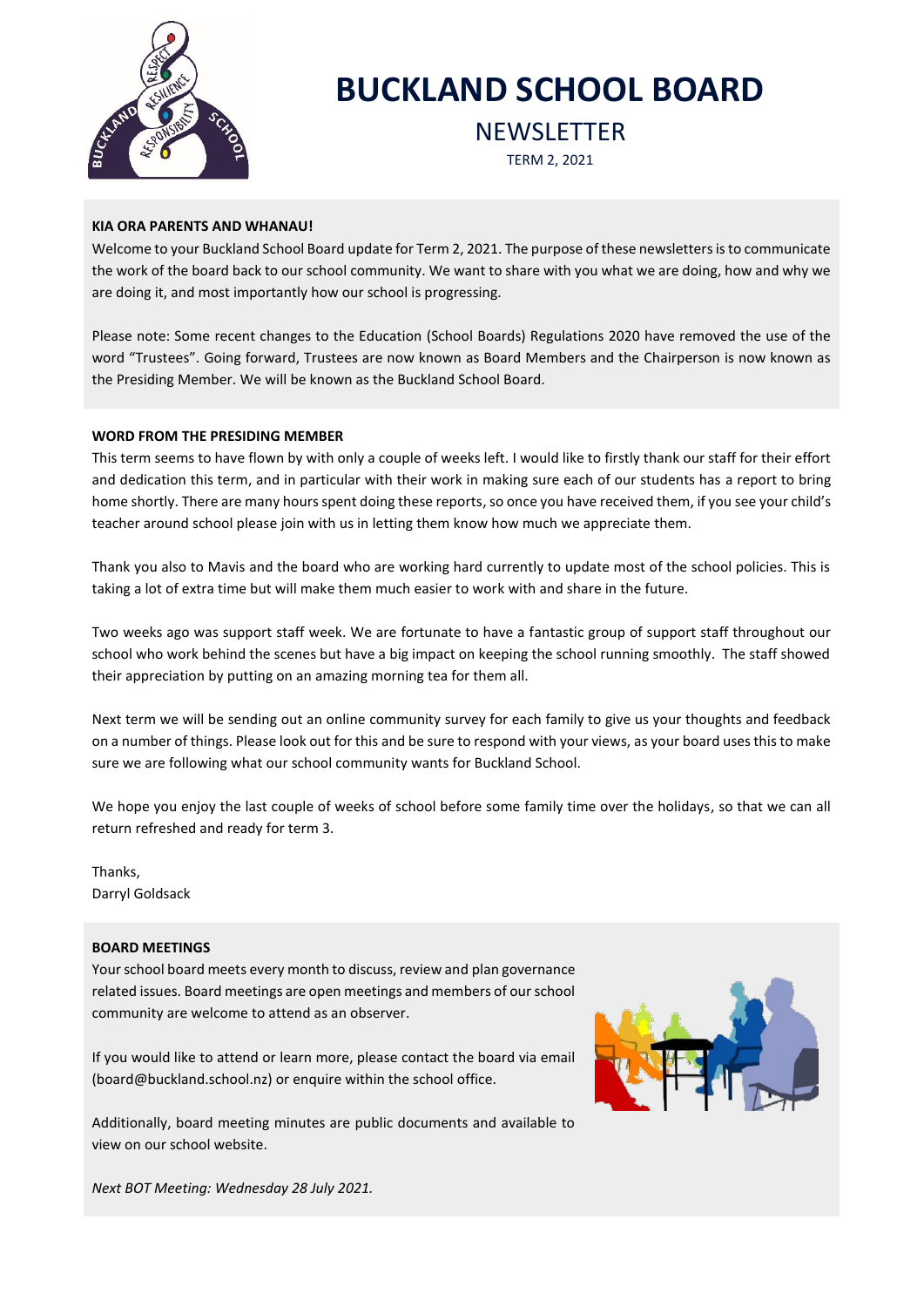#### **PROPERTY UPDATE**

- As you would have seen we have just received a new Portacom office block last week. The services and finishings will be installed over the next couple of weeks along with finishing off the new deck and ramp. This office will be used to provide a dedicated working space for our Learning Support Coordinator, who has until now been temporarily based in the school boardroom.
- Library renovations are underway, and we look forward to these being completed in the near future.
- We are awaiting council consent for a planned extension to our staff room, so this will be the next project undertaken this year.
- We are working with the Ministry of Education to finalise a project to upgrade 7 of our classrooms, and we will keep you updated on this as it progresses.
- A group of our students are currently working to design a minor facelift to our senior playground while we wait for the approval to replace this, hopefully in 2022/2023.



## **WHAT DO SCHOOL BOARDS DO?**

In our last newsletter, we explained a bit about the role of the board and the difference between governance and management. To expand on this further, the board has seven key areas of responsibility:

- **Development and ongoing review of our school charter.** The charter/strategic plan is a key planning document that sets out the school's objectives and targets. You can find our charter on the school website [here.](https://www.buckland.school.nz/6/file_sets/36-charter-and-strategic-plan)
- **Monitoring and reviewing our school's progress.** The board uses the charter at board meetings to review progress made towards achieving goals and targets.
- **Putting in place a policy framework.** The board sets policy for the school to follow. Policies are reviewed on a 3 year cycle or as legislation or needs arise.
- **Employing the principal.** The board is the governing body. The principal is the chief executive of the school.
- **Managing assets.**
- **Ensuring our school's legal compliance.**
- **Implementing the National Education Guidelines.** The government sets the National Education Goals for the education system of New Zealand. They can be foun[d here](https://www.education.govt.nz/our-work/legislation/negs/) if you are interested.

## **POLICY UPDATE**

As mentioned above, one of the responsibilities of the board is to put in place a policy framework. We are pleased to confirm that we are in the process of transitioning our school policies onto an online platform at [schooldocs.co.nz.](https://www.schooldocs.co.nz/)  SchoolDocs provides us with a comprehensive core set of policies which comply with New Zealand legislation, ERO and Ministry of Education requirements and are tailored specifically to our school. Once completed, our policies and procedures will be accessible online to the whole school community via a password protected website. We look forward to sharing this with you all soon.